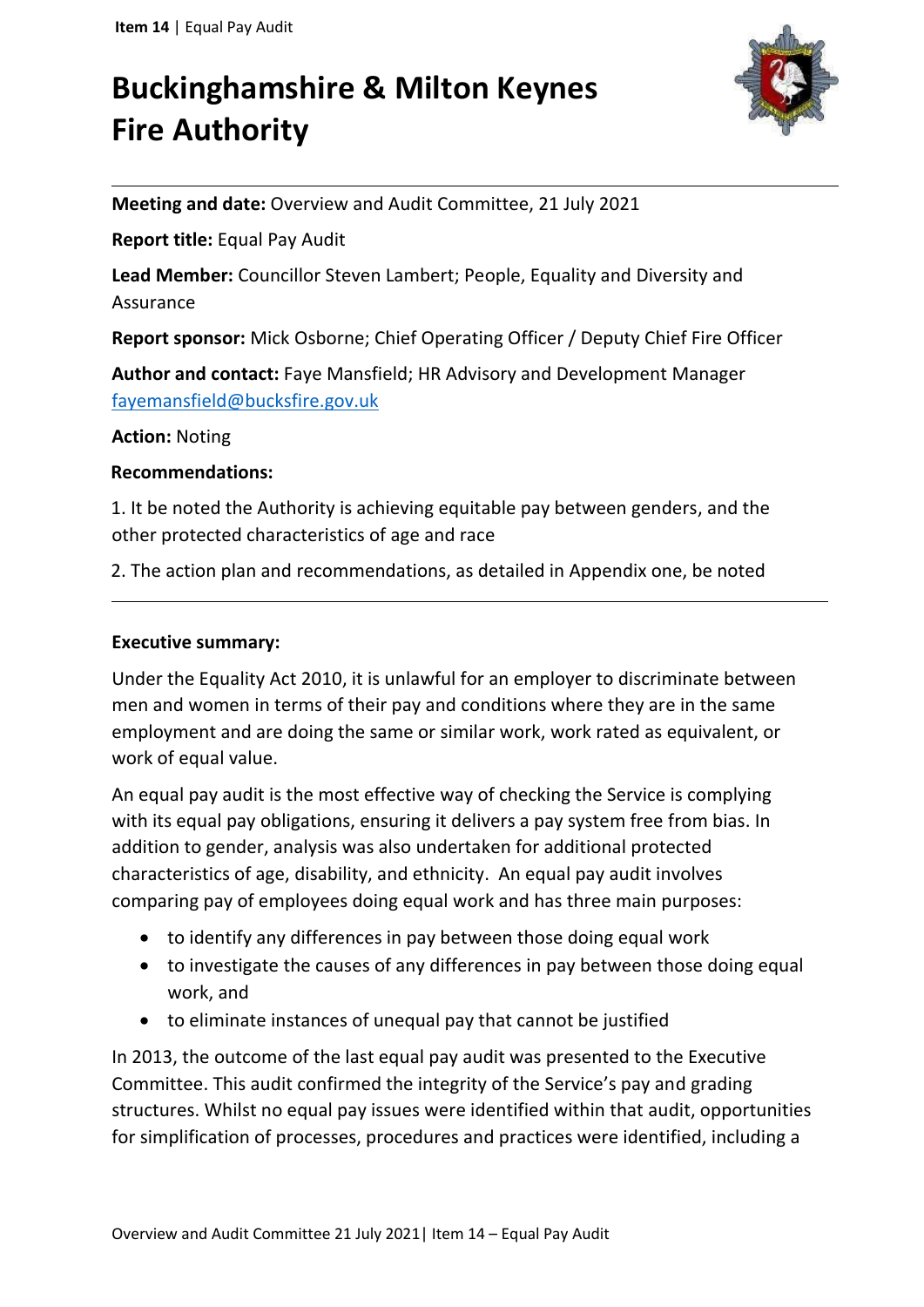review of the Support Services pay and grading system design, which then formed part of a wider review of Support Services terms and conditions of employment.

To ensure impartiality, an external consultant was appointed in January 2020 to undertake the Service's equal pay audit. The snapshot date for the equal pay audit was 1 January 2020. The meaningful comparator data included base salary and 12 months' worth of allowance data for protected characteristics of gender, age, disability, and ethnicity.

The equal pay audit has confirmed the Service is achieving equitable pay between gender, and the other protected characteristics of age and race. There is insufficient data on disability to be able to analyse effectively.

Recommendations have been made, as detailed in the Action Plan in Appendix one, and these will be addressed throughout 2021/22.

# **Financial implications:**

The on-going cost of the pay protection arrangements is £20,412 per year. This is contained within the existing revenue budget.

It is anticipated that other actions contained within the action plan in Appendix one will be cost neutral.

# **Risk management:**

The Service must ensure its pay structures meet the requirements of the Equality Act 2010. An equal pay audit is an appropriate method of ensuring the Service has a fair, transparent, inclusive pay and reward structure, free from bias, which therefore mitigates risk of equal pay claims in the future.

Equal pay claims are usually brought in an employment tribunal, which can make a declaration of the claimant's rights and require payment of any arrears of pay (in the case of pay) or damages (in the case of a non-pay contractual term). However, in some circumstances a claim can be brought in the civil courts.

Whilst no unjustifiable differences in pay have been identified between protected characteristics of gender, age and race, and there are therefore no underlying indirect discrimination issues, the equal pay audit has highlighted several recommendations where there are potential risks. To mitigate these risks, an action plan has been drafted, as detailed within Appendix one.

#### **Legal implications:**

The Equality and Human Rights Commission (EHRC) issued 'Equal Pay: Statutory Code of Practice' under section 14 of the Equality Act 2006 (as amended). This is focussed on gender pay discrimination under the Act and recommends that all employers carry out regular equal pay audits.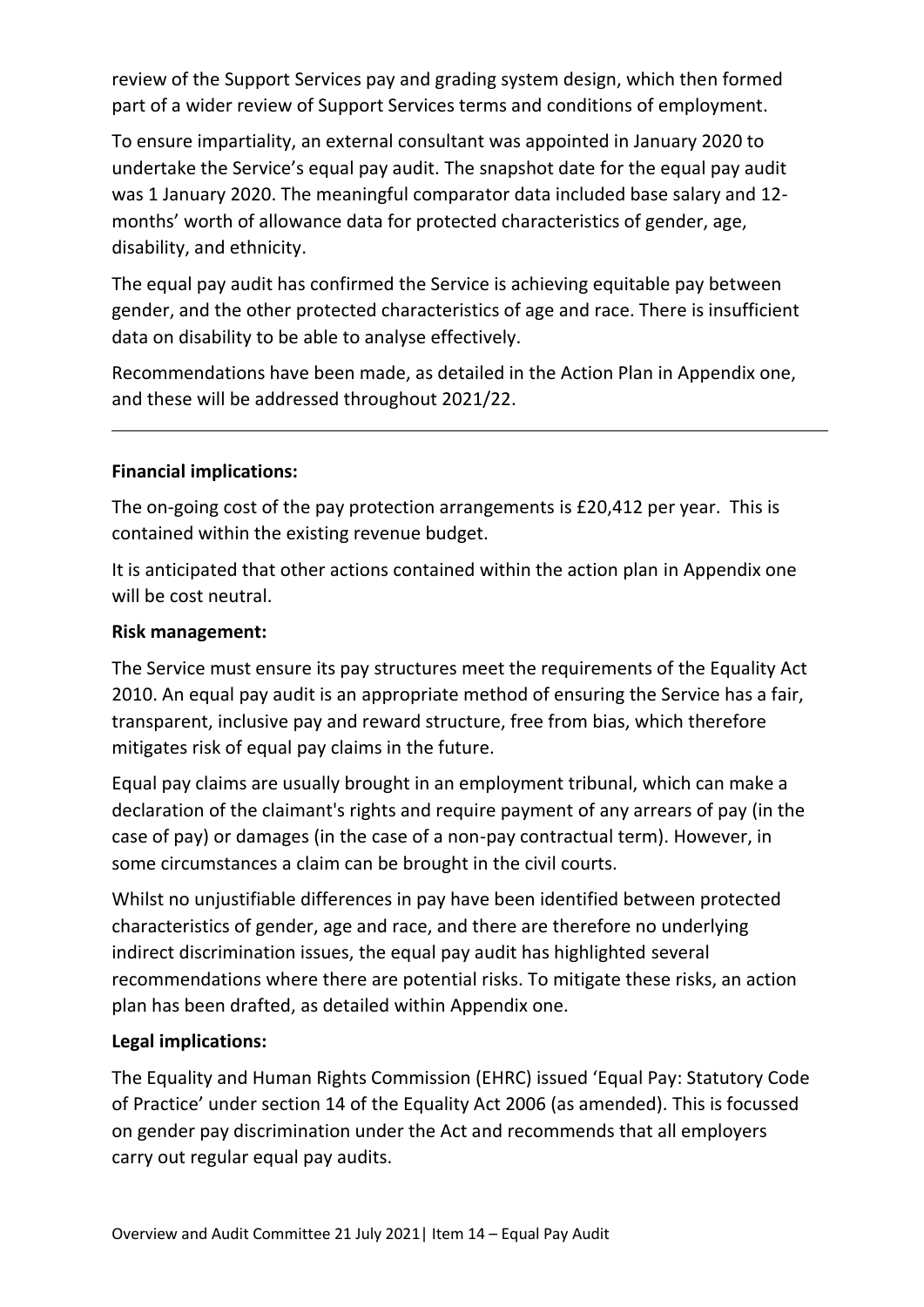However, it also recommends that methods used to identify and remedy unlawful gender pay discrimination can also be used to remedy unlawful pay discrimination on other grounds (such as race or disability).

The equal pay audit has been undertaken in accordance with the 5–step model in EHRC's Statutory Code of Practice.

An employer can pay a man more than a woman (and vice versa) for doing equal work, but only if it can prove that the variation in pay is due to a material factor which is not directly or indirectly discriminatory on the grounds of gender. Pay protection arrangements following a job re-grading exercise can in principle amount to a valid material factor defence.

# **Privacy and security implications:**

The Authority is committed to protecting and respecting the privacy of employee and the responsible handling of data. Due to the Equal Pay Audit detailing personally identifiable information this will not be shared, however the content has formed the basis of this report and the recommendations.

# **Duty to collaborate:**

Each employer must ensure their pay structures meet the requirements of the Equality Act 2010. Other than for best practice sharing, collaboration has not been appropriate for the Service's 2020 equal pay audit.

# **Health and safety implications:**

There are no health and safety implications arising from this report.

#### **Environmental implications:**

There are no environmental implications arising from this report.

# **Equality, diversity, and inclusion implications:**

The Authority's annual Pay Policy Statement sets out its position regarding equality, fairness, and transparency.

Undertaking an equal pay audit demonstrates the Service's commitment as an employer to remove unfair pay practices.

Whilst both gender pay and equal pay deal with the disparity of pay women receive within the workplace, it is important to note that the gender pay gap is different to equal pay.

The gender pay gap examines the difference in the average earnings of men and women, irrespective of role or seniority. It captures any pay differences between men and women on a broader level and is not unlawful. The Service recognises the business benefit of ensuring it attracts, retains, and rewards the right calibre of individuals, and is committed to reducing its gender pay gap.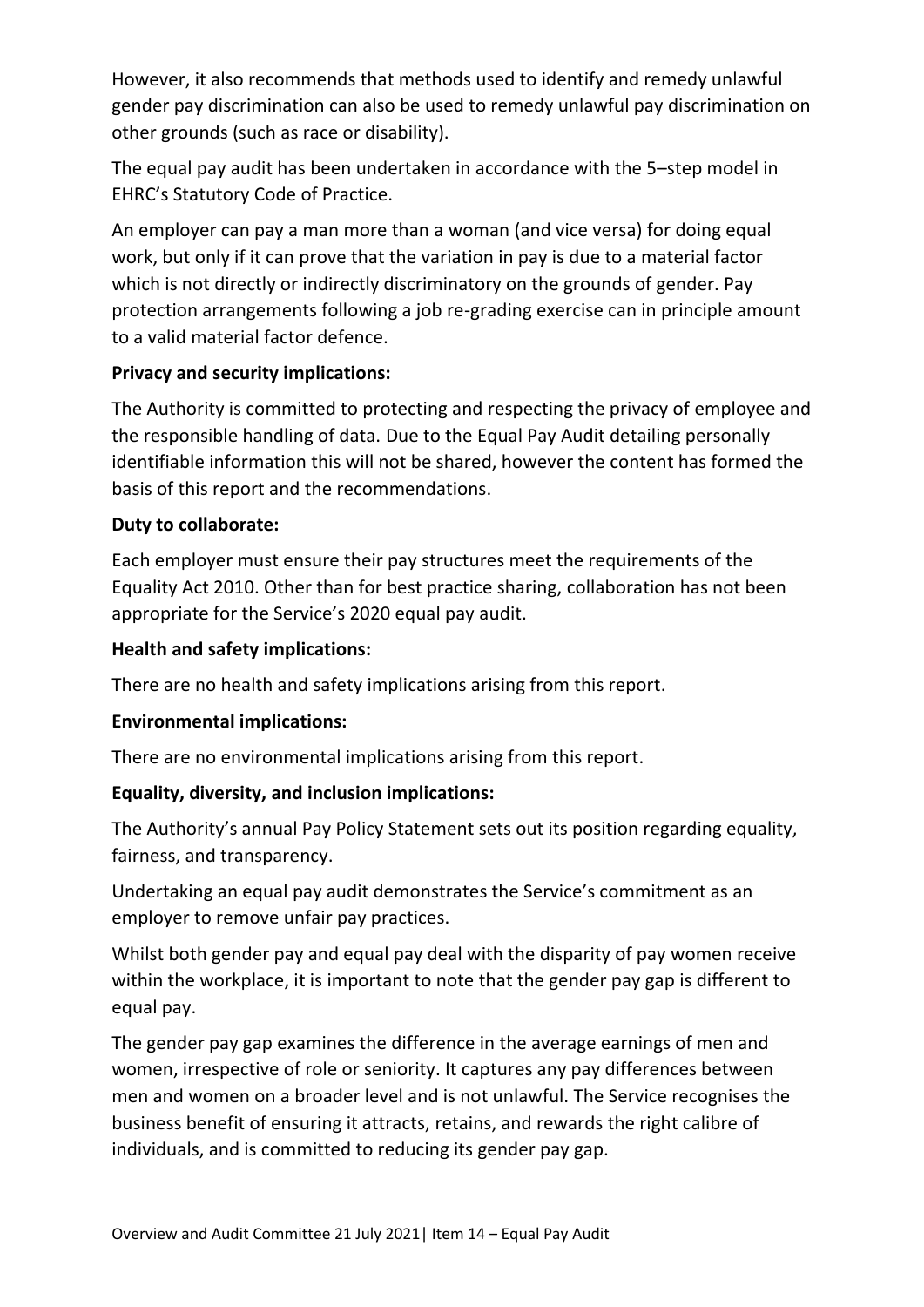Equal pay is the legal requirement for men and women to be paid the same for undertaking the same or similar work or work of equal value. It applies to all contractual terms, not just pay, and requires all elements to be equal.

An equal pay audit ensures employees are not paid differently for doing the same or similar work, and this on its own, does not prevent a gender pay gap. Employers can have an effective equal pay policy and still have a gender pay gap, this is often due to having more men in senior and highly paid positions and women in lower paid and part-time roles.

### **Consultation and communication:**

Appropriate changes to processes, procedures and working practices will be implemented to drive improvements.

Recommendations identified within the equal pay audit, and as detailed within the action plan will be worked on with key stakeholders throughout 2021/22.

Effective communication and consultation with employees, staff representatives and managers are key components to the successful implementation of change. Every effort will be made to ensure individuals are fully involved and their feedback captured and considered during any process.

# **Background papers:**

[24 March 2021: Executive Committee report](https://bucksfire.gov.uk/documents/2021/03/ec-240321-item-6.pdf/) - Gender Pay Gap Report 2020

[17 February 2021: Fire Authority report](https://bucksfire.gov.uk/documents/2021/02/item-9-pay-policy.pdf/) – Pay Policy Principles and Statement 2021/22

[30 July 2014: Executive Committee report](https://bucksfire.gov.uk/documents/2020/03/300714_exec_committee_papers.pdf/) - Review of pay, grading, and terms and conditions for staff covered by the Buckinghamshire and Milton Keynes Fire Authority, Support Services Staff, Scheme of Conditions of Service

#### [The Equality Act 2010](https://www.legislation.gov.uk/ukpga/2010/15/pdfs/ukpga_20100015_en.pdf)

[Equalities and Human Rights Commission](https://www.equalityhumanrights.com/en/our-work/equal-pay)

[Statutory Code of Practice on equal pay](https://www.equalityhumanrights.com/en/publication-download/equal-pay-statutory-code-practice)

#### [ACAS: Equal pay](https://www.acas.org.uk/equal-pay)

| <b>Appendix</b> | Title                      | <b>Protective Marking</b> |
|-----------------|----------------------------|---------------------------|
|                 | Recommendations for action |                           |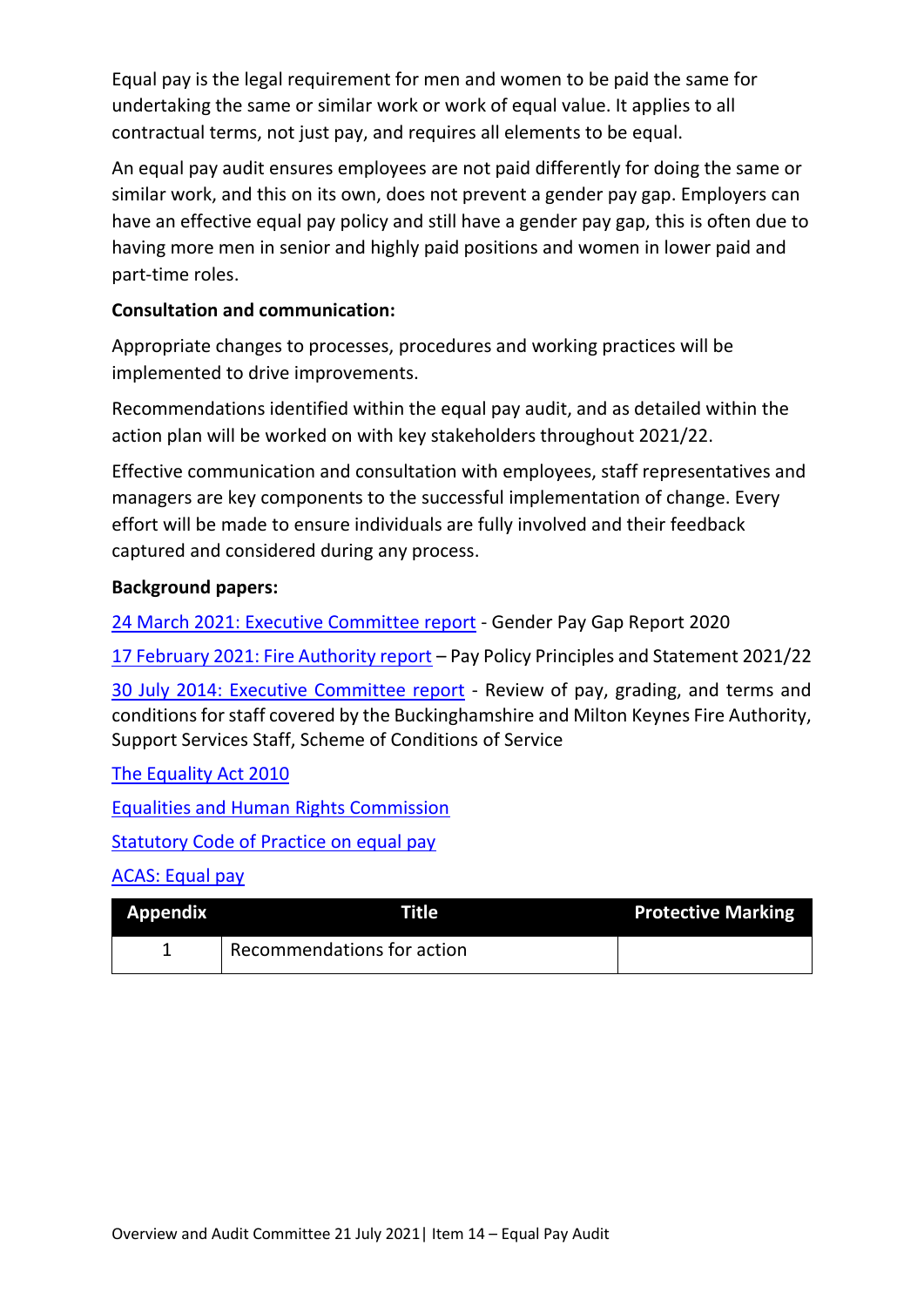Part C: Equal Pay Audit detailed the summary of findings and recommendations concerning the pay for Support Services and Operational employees. All recommendations have been considered, as detailed below, and in the interest of efficiency and to avoid duplication, some issues have been combined.

| <b>Issue</b>    | <b>Consideration</b>                       | Recommendation                                  | Owner     | Update $/$    |
|-----------------|--------------------------------------------|-------------------------------------------------|-----------|---------------|
|                 |                                            |                                                 |           | <b>Target</b> |
|                 |                                            |                                                 |           | completion    |
| Pay and         | The current pay and grading structure is   | Whilst the current pay and grading structure    | Finance   | Q2 21/22      |
| grading         | transparent and appropriate. Grades are    | is fit for purpose, Scale A currently refers to | & Assets  |               |
| structure       | based on the Hay reference levels and as   | the National Minimum Wage, which is no          |           |               |
|                 | such provide a robust and defensible base  | longer used by the Service, and therefore       |           |               |
| <b>Support</b>  |                                            | should be removed                               |           |               |
| <b>Services</b> | The span of grades are narrow, with the    |                                                 |           |               |
|                 | pay difference between the minimum to      |                                                 |           |               |
|                 | maximum small. Therefore, there is little  |                                                 |           |               |
|                 | variance in pay                            |                                                 |           |               |
|                 |                                            |                                                 |           |               |
|                 | The grades do not overlap, which           |                                                 |           |               |
|                 | eliminates the potential for 'work related |                                                 |           |               |
|                 | as equivalent' claims                      |                                                 |           |               |
| Exempt pay      | The current pay and grading structure is   | The risk could be eliminated by removing the    | <b>HR</b> | Subject to    |
| point           | transparent and appropriate, and grades    | protected pay rates, either through marked      |           | regular       |
|                 |                                            | time protection or buy-out payment.             |           | review        |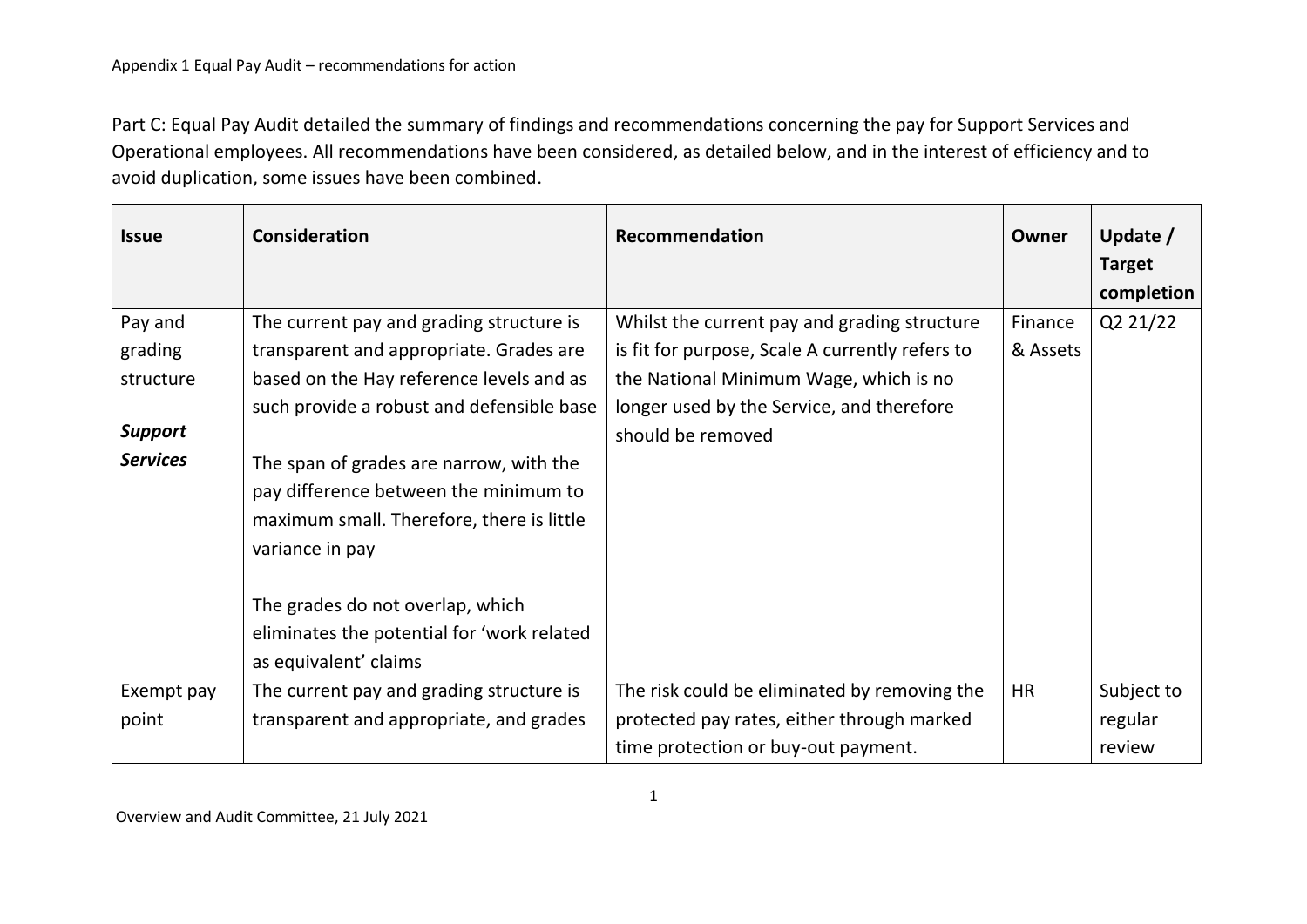| <b>Support</b>  | are based on Hay reference levels which     | However, as employees have been on this       |  |
|-----------------|---------------------------------------------|-----------------------------------------------|--|
| <b>Services</b> | provide a robust and defensible base        | exempt level since 2014, and the numbers      |  |
|                 |                                             | within this group continue to decrease, it is |  |
|                 | The pay and grading structure was           | recommended the exempt pay point remains      |  |
|                 | updated September 2014 and moved            |                                               |  |
|                 | from nine to 15 grades. Each grade          | The exempt pay point will continue to be      |  |
|                 | consists of two pay points described as     | protected, not available to new employees,    |  |
|                 | development and competent. A legacy         | and those protected employees moving          |  |
|                 | from moving to the new pay structure is     | internally voluntarily, or whose posts are    |  |
|                 | that the nine (those in the old structure)  | evaluated to a different grade will move to   |  |
|                 | have a third point, now classified as       | the development or competent pay points.      |  |
|                 | exempt, and slightly above the              | The exempt pay point will then disappear      |  |
|                 | competent pay point                         | over time through natural processes. This is  |  |
|                 |                                             | as agreed in the report submitted to the      |  |
|                 | The exempt pay point can be considered      | Executive Committee on 30 July 2014           |  |
|                 | a protected rate of pay, and as this is not |                                               |  |
|                 | time bound, could be used as                |                                               |  |
|                 | comparators in equal pay claims. As of      |                                               |  |
|                 | July 2021, there are 23 employees on the    |                                               |  |
|                 | exempt pay point.                           |                                               |  |
|                 | Whilst the numbers on the exempt pay        |                                               |  |
|                 | point has reduced, there remains an         |                                               |  |
|                 |                                             |                                               |  |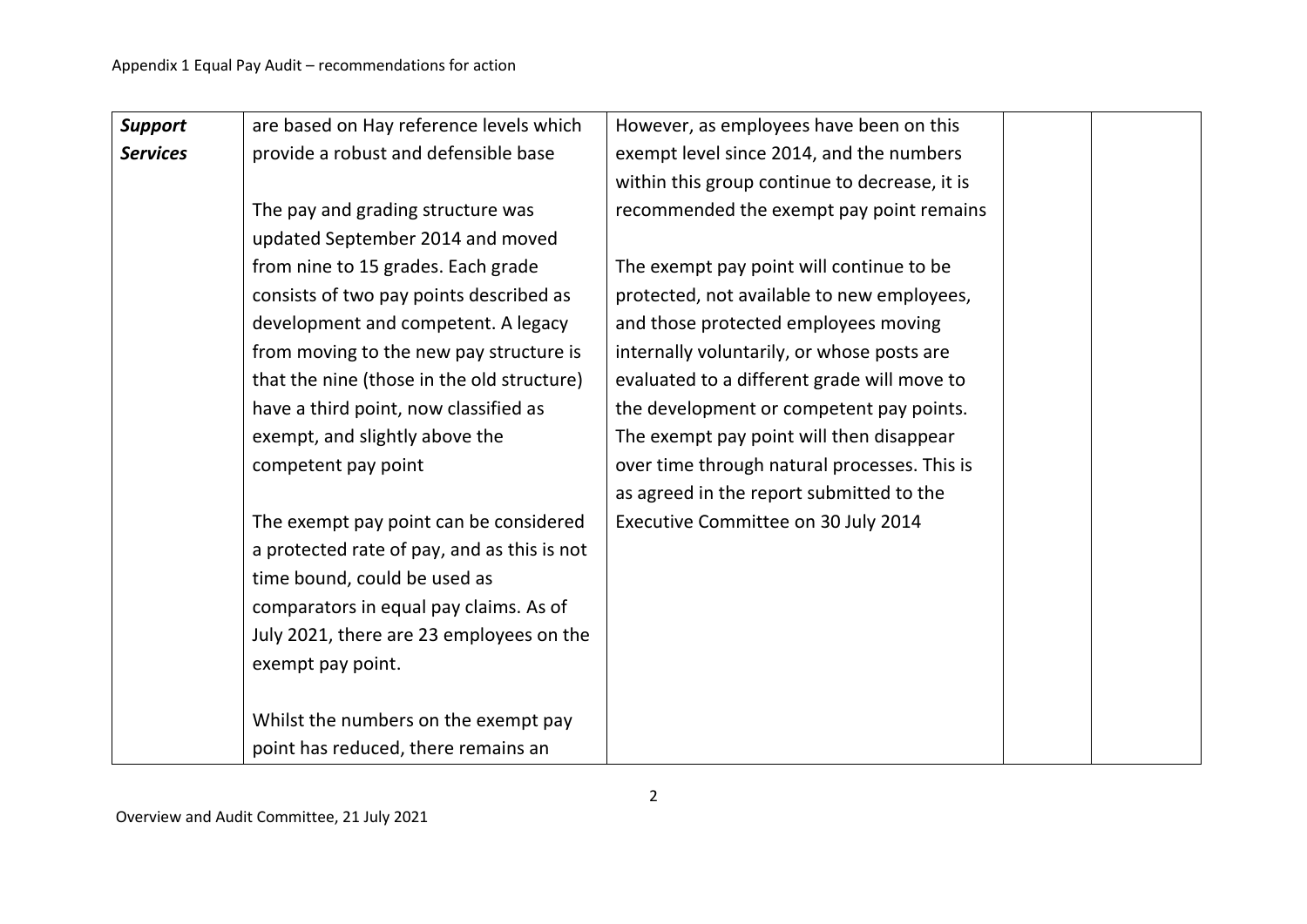|                 | additional annual cost to the Service of |                                                 |           |          |
|-----------------|------------------------------------------|-------------------------------------------------|-----------|----------|
|                 | £20,412 per annum.                       |                                                 |           |          |
| Fleet           | Fleet Management has their own grade     | Work with key stakeholder to undertake a        | <b>HR</b> | Q4 21/22 |
| management      | structure that sits alongside the main   | review of the Fleet pay structure and for this  |           |          |
| pay structure   | Support Services pay structure and       | work to include:                                |           |          |
|                 | outside of the Hay reference points      | Review all role profiles                        |           |          |
| <b>Support</b>  |                                          | Undertake the Hay job evaluation                |           |          |
| <b>Services</b> | In addition to base salary, employees    | process                                         |           |          |
|                 | receive a number of additional           | Determine local market comparators              |           |          |
|                 | allowances, including a market           |                                                 |           |          |
|                 | supplement, tool allowance and two       | Following consultation with affected            |           |          |
|                 | hours guaranteed overtime                | employees, integrate Fleet management           |           |          |
|                 |                                          | structure into the Support Services pay scales. |           |          |
|                 |                                          | Review market supplement guidance and           |           |          |
|                 |                                          | make amendments if necessary                    |           |          |
| Allowances      | There are a number of allowances paid,   | 1) Guaranteed overtime: Investigate the         | <b>HR</b> | Q4 21/22 |
|                 | some of which have been in place for a   | arrangement for guaranteed overtime to          |           |          |
| <b>Support</b>  | number of years. These arrangements      | determine if there is a genuine operational     |           |          |
| <b>Services</b> | should be reviewed to; determine         | requirement for these additional hours          |           |          |
|                 | whether they remain necessary; what the  |                                                 |           |          |
|                 | risk are of removing them; whether the   | 2) Mess allowance: Review the allowance         |           |          |
|                 | amounts are accurate; could they be paid | currently paid to compensate for an             |           |          |
|                 | differently, i.e. part of base pay       | employee's time to purchase consumables for     |           |          |
|                 |                                          |                                                 |           |          |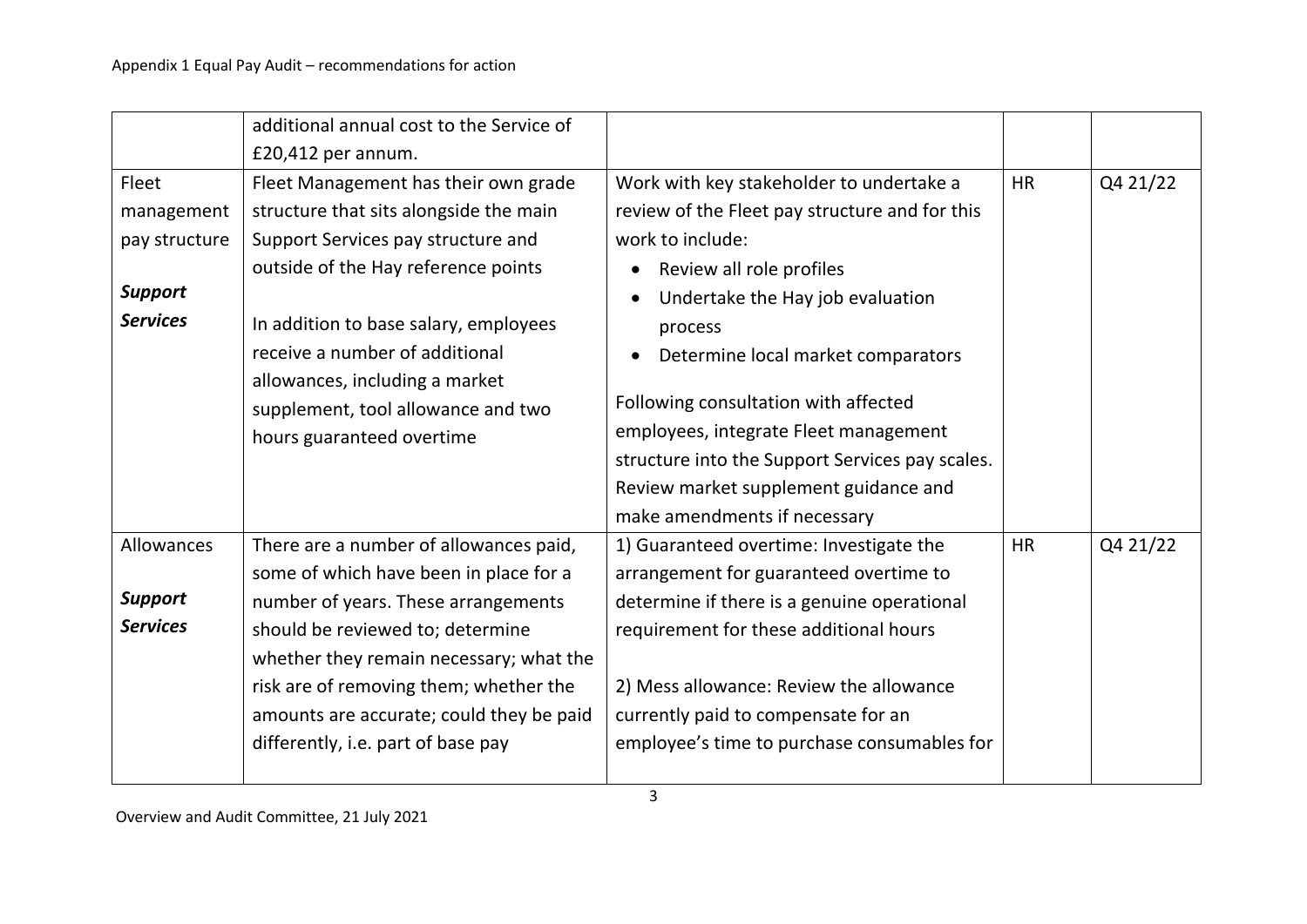|                    |                                          | Headquarters employees (milk, tea and         |                 |          |
|--------------------|------------------------------------------|-----------------------------------------------|-----------------|----------|
|                    |                                          | coffee), which employees contribute toward    |                 |          |
|                    |                                          | in order to fund the 'tea-boat'               |                 |          |
|                    |                                          |                                               |                 |          |
|                    |                                          | 3) Standby allowance: Review the allowances   |                 |          |
|                    |                                          | paid to ensure continued requirements and     |                 |          |
|                    |                                          | they still represent a proportionate means to |                 |          |
|                    |                                          | achieving a legitimate aim                    |                 |          |
| Pay elements       | There are a significant number of pay    | Working with key stakeholders, review all pay | Service         | Q4 21/22 |
|                    | elements for operational employees,      | elements to determine whether there is a      | <b>Delivery</b> |          |
| <b>Operational</b> | some of which are unclear as to what the | genuine operational requirement for this      |                 |          |
| employees          | payment is for                           | element and any payment is a proportionate    |                 |          |
|                    |                                          | means to achieve a legitimate aim             |                 |          |
|                    | Specific pay elements highlighted are:   |                                               |                 |          |
|                    | 1. Detection Identification and          | Ensure each pay element has been through      |                 |          |
|                    | Monitoring (DIM) payments                | the correct governance process and            |                 |          |
|                    | 2. Principal Officer allowance           | legitimately established, i.e. appropriate    |                 |          |
|                    | 3. Housing allowance                     | approval, the correct pension scheme has      |                 |          |
|                    |                                          | been applied, selection is open and           |                 |          |
|                    |                                          | transparent and the process is clearly        |                 |          |
|                    |                                          | communicated to employees to ensure           |                 |          |
|                    |                                          | consistency                                   |                 |          |